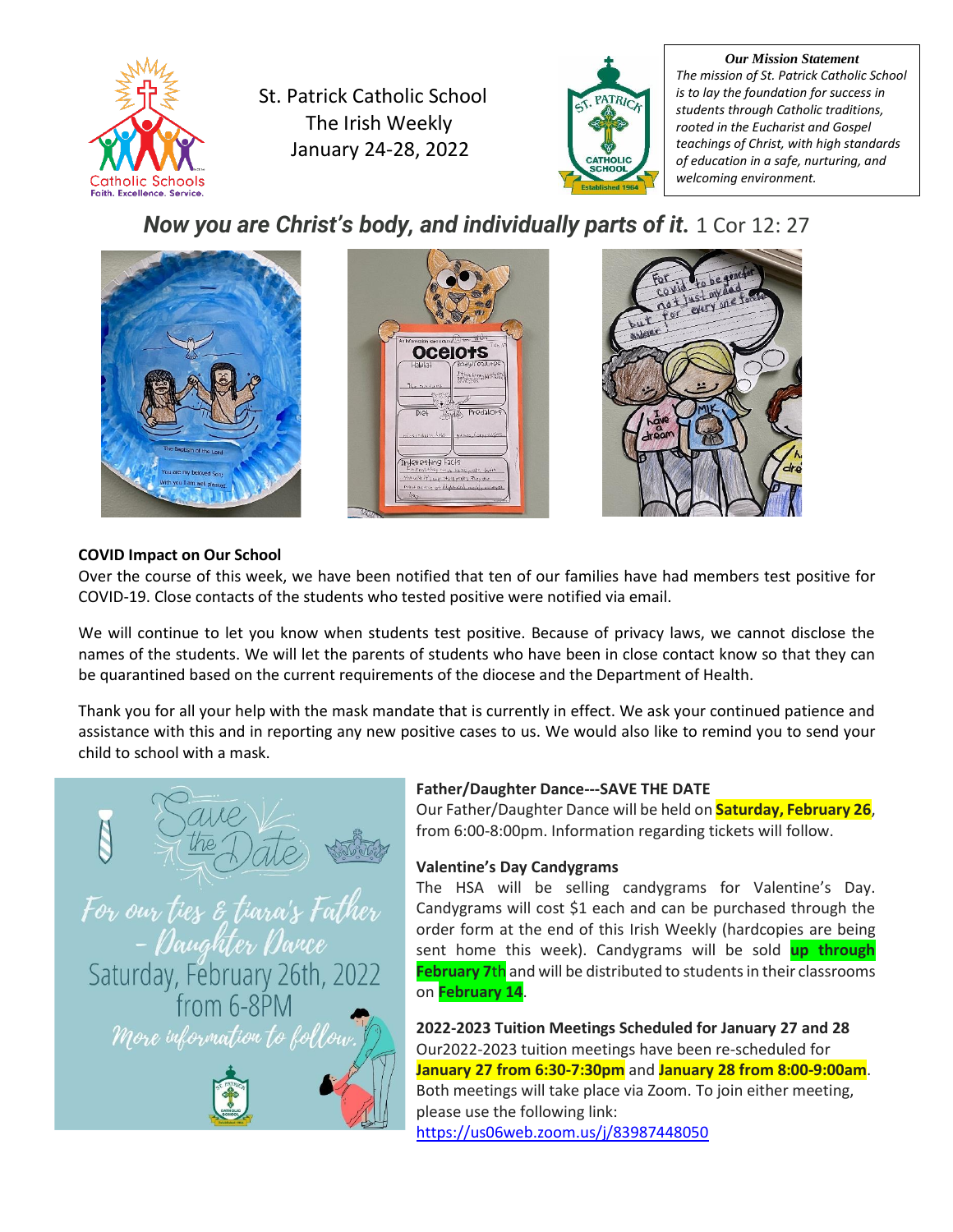#### **Final Week for 8th Grade Yearbook Ads**

We know everyone has been busy with the holidays, so we have extended the deadline to purchase an ad for your child to be included in the 2021-2022 school yearbook. **The new deadline to submit your photos, text and payment is Friday, January 21, 2022.** This is a firm deadline to allow us time to create the ads and put them in the yearbook. If you are interested, please complete the attached form. Our PreK-3 teacher, Ryanne Wilkerson, creates the ads for you, so all you have to do is provide her with high resolution photos, and the text you would like to include. It would also be helpful if you could include information about your child, such as his or her favorite color and interests (like sports or the beach), so she knows what to include in the ad.

## **Volunteers Needed for 10am School Mass on January 30**

Our next Sunday 10am School Mass will be on <mark>January 30</mark>. Our 3<sup>rd</sup>-5<sup>th</sup> Grade will be hosting the Mass and the coffee and donuts that follow. If you are a 3<sup>rd</sup>-5<sup>th</sup> grade family and would like to volunteer to help at the Mass, please use the following Sign-Up Genius link to do so[: https://www.signupgenius.com/go/5080945AFA829A4F85](https://www.signupgenius.com/go/5080945AFA829A4F85-intermediate) **[intermediate](https://www.signupgenius.com/go/5080945AFA829A4F85-intermediate)** 

## **NEHS and NJHS Membership**

The National Elementary and National Junior Honor Society applications are due **January 26, 2022, at 8:00 a.m**. to Mrs. Schwartz and Mrs. McDaniel. Once the faculty committee makes their decision on the selected members, an induction ceremony date will be announced. If you should have any questions regarding the application or membership criteria, please feel free to email either Mrs. Schwartz or Mrs. McDaniel.

## **Student Council Coat Drive**

Student Council Needs Your Help!!! It's time for the annual ST. PATRICK'S COAT DRIVE We are collecting items listed below for those in need at our local homeless shelters. Items needed: Coats, Jackets, Sweaters, Sweatshirts , Socks and Blankets. Your Child should bring items to school and give to their homeroom teacher. The items will be distributed to our local homeless shelters. The Dates for collection will be from **January 24th to Feb 4th**! Thank you for helping our students to understand the importance of living out the Corporal Works of Mercy. If you cannot help at this time, we ask that you pray for the success of our coat drive. If you have any questions, please contact G. Parker[, gparker@spcsjax.org](mailto:gparker@spcsjax.org)

#### **Art Help Wanted**

Our art show will be held on **February 3**. Mrs. Allen needs two parent volunteers to assist her. If you are interested, please contact her at [ajallen@spcsjax.org.](mailto:ajallen@spcsjax.org)

# **Congratulations to our Spelling Bee Participants**

Congratulations to AnnaMarie Mathews, Victoria Welliver, Peyton Hart and Abigail VanBlaricum for being selected to represent our region in the Knights of Columbus State Spelling Bee in Kissimmee on **February 5**. We are so proud of these young people for their commitment to academic competition.



# **Time is Running Out to Apply for 2021-2022 Scholarships**

If you have not applied for a Florida Tax Credit or Family Empowerment Scholarship for this current school year, now is the time to do so. Step Up for Students will close applications for the 2021-2022 school year on **January 31**. Please use the QR Code to the left to apply for your scholarships.

#### **Thank You!**

A HUGE thank you for all your support in our recent dress down fundraiser for Junior's Seafood (the Hassan family). We raised \$1,304 to help with the recovery of the business due to fire.

#### **Health Reminders**

Please remember that your child must be fever-free (without fever-reducing medication) for 24 hours before returning to school after an illness. Also, please remember that if your child is absent for three consecutive school days, that we need a note from a doctor to be given to the office upon their return.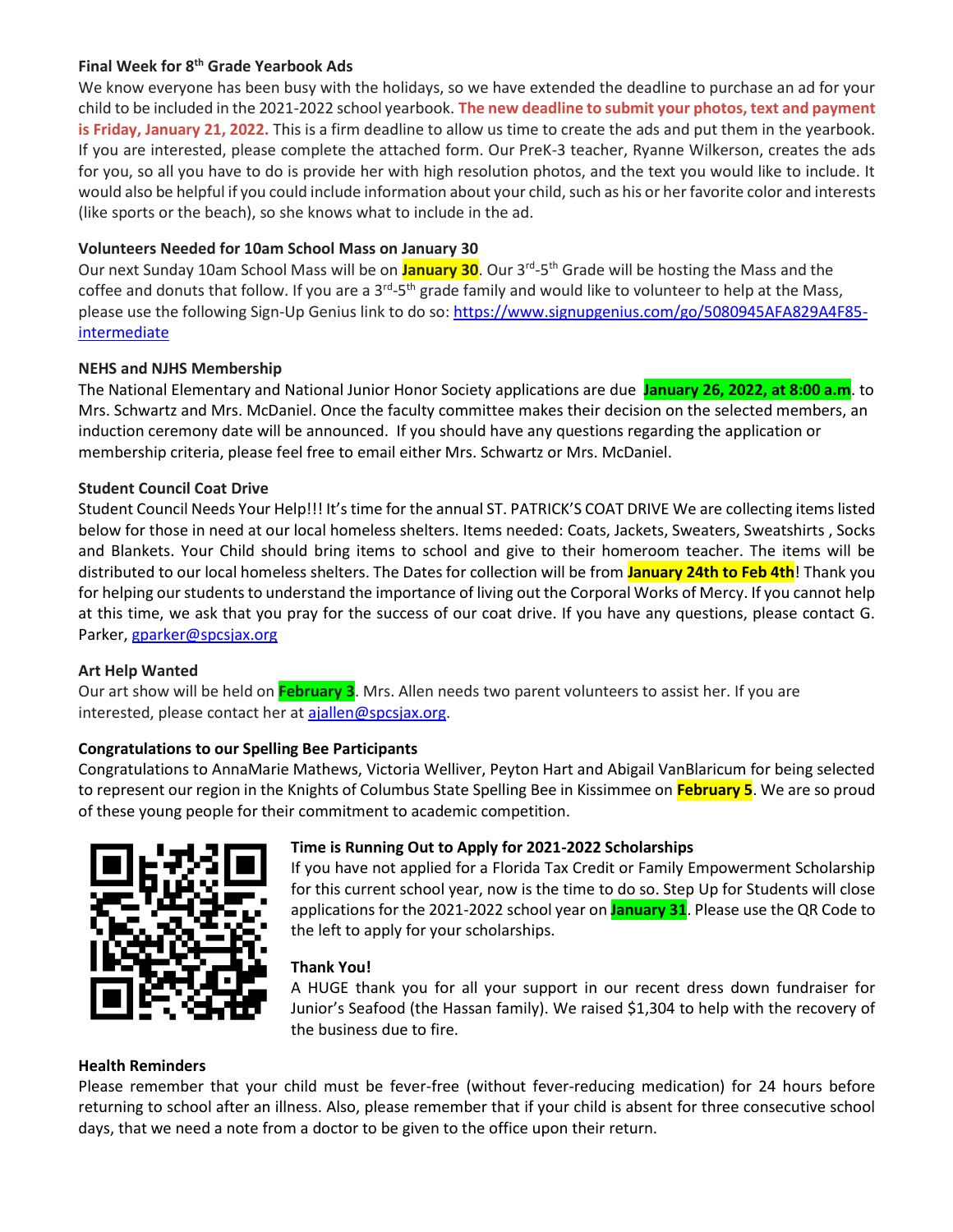#### **Lunch Volunteers Needed**

We are looking for 1-2 parents who would like to volunteer to assist with lunchroom during the week. Our lunch periods run from 11:00-12:30. If you would like to volunteer to help in the lunchroom, please contact the school office.

# **From Bishop Snyder High School**

*You are cordially invited to attend Bishop John J. Snyder High School's Open House on Saturday, January 22nd at 12p.m. Meet our administrators, faculty, coaches and students to learn why so many families choose Snyder. The High School Placement Test will also be administered that morning. To sign up or learn more, visit [www.bishopsnyder.org.](http://www.bishopsnyder.org/)"*

# **This Week-At-A-Glance**

## **Monday, January 24**

- Student Council Coat Drive
- HSA Valentine Candygram Sale

## **Tuesday, January 25**

- Student Council Coat Drive
- HSA Valentine Candygram Sale
- Soccer Shots on Campus
- Volleyball Double-Header @Blessed Trinity (6pm, 7pm)
- Reconciliation Prep Class 6-7:30pm

## **Wednesday, January 26**

- Student Council Coat Drive
- HSA Valentine Candygram Sale

# **Thursday, January 27**

- Student Council Coat Drive
- HSA Valentine Candygram Sale
- Morning Assembly/Quarter 2 Honor Roll Presentation/Irish Spirit Day
- 2022-2023 Tuition Meeting via Zoom 6:30-7:30pm

#### **Friday, January 28**

- Student Council Coat Drive
- HSA Valentine Candygram Sale
- 2022-2023 Tuition Meeting via Zoom 8:00-9:00am

#### **Sunday, January 30**

• Coffee and Donuts after the 10am Mass (hosted by Grades 3-5)